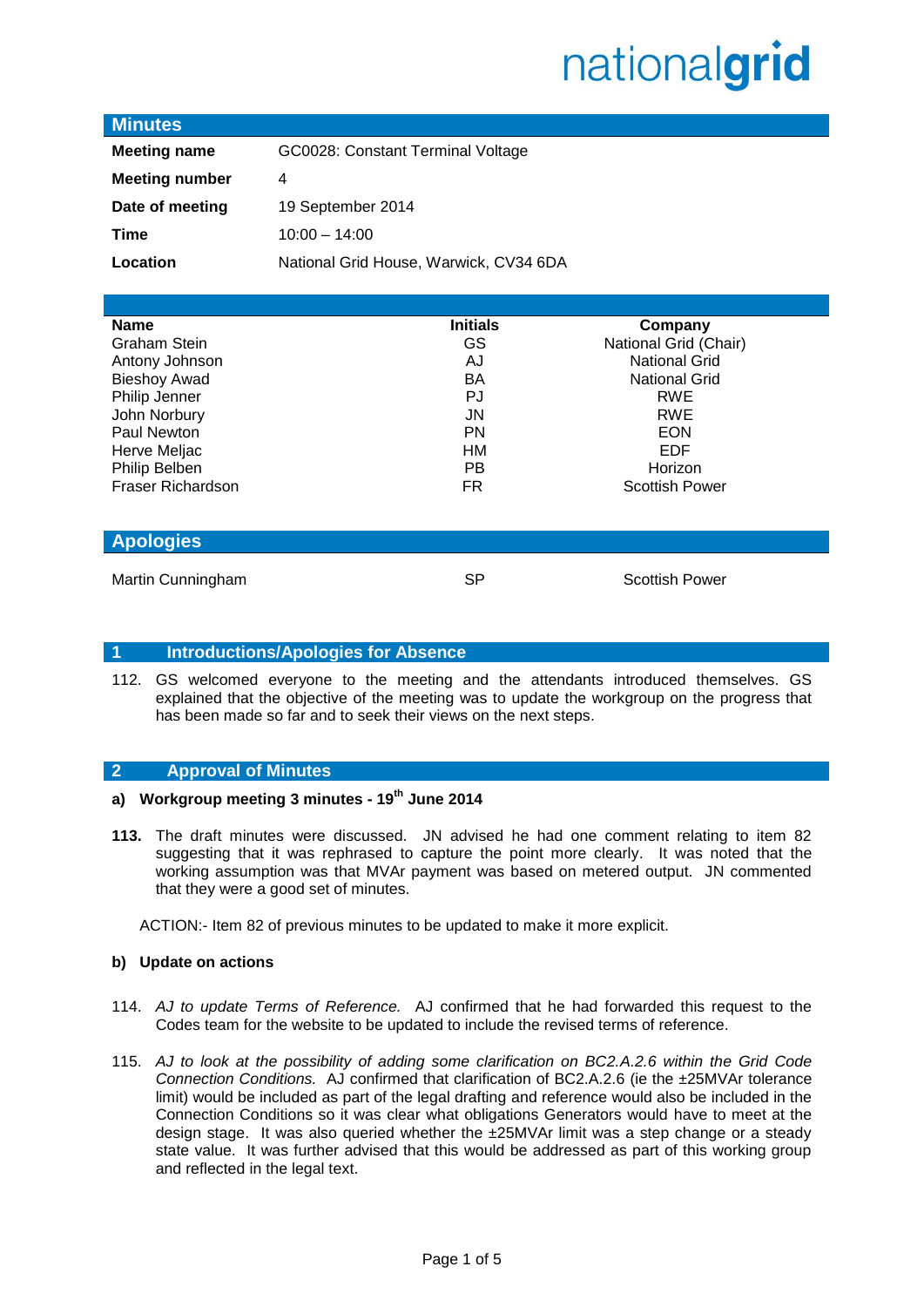- 116. AJ to discuss with the Generator Compliance team whether NGET tests generating units for compliance against the ±25MVAr tolerance. AJ advised the group that he had spoken to Generator Compliance and confirmed that testing is not undertaken to check the ±25MVAr tolerance. The only assessment undertaken is that the tap data is examined as a paper exercise but no formal testing is undertaken.
- 117. AJ to provide background information on existing derogations whilst respecting the issues of confidentiality. BA advised that he had looked at the derogations and from the period between 1990 – the present, it was unclear to draw exact conclusions due to the site specific nature of each derogation. He advised this had become complex due to the various changes which had been implemented over the years such as NETA, BETTA and Offshore Transmission arrangements. JN advised that the group were interested in the more recent derogation examples.
- 118. AJ to confirm how the voltage dependency of loads is modelled in the studies under consideration. AJ advised that voltage dependency is not explicitly modelled in the studies other than in the case of contingency studies which are modelled in the time frame between 10 seconds to 3 minutes. PB enquired as to whether the standard model used constant power or constant impedance. AJ advised that he would check.
- 119. Action:- AJ to establish if the standard study model uses constant power or constant impedance.

### **3 Constant Terminal Voltage – EDF Presentation**

- 120. HM presented his presentation and conclusions. The following points were noted.
- 121. HM stated the purpose of the exercise was to observe the effect on the resilience of a synchronous machine (through observing the critical clearing time and hence the stability margin) to system faults when operating over the entire excitation range with different voltage / reactive power operating points achieved either by varying the Generator terminal voltage or by using an on load tap changer with the terminal voltage controlled to 1.0p.u.
- 122. The analysis was undertaken in Eurostag using a single machine model and two scenario's were investigated. The first used a small generator of 180MW (225MVA) based on an ABB 13E2 open cycle gas turbine generator with a static excitation system. The second scenario was based on a 1770MW (2082MVA) Generator with a brushless excitation system which would be typical of a unit installed in a large nuclear power plant. The same set of tests were applied to each scenario. In each case, a fault was applied to the HV side of the Generator Transformer with the Generator operating at each point on the extremity of its operating chart. The critical clearing time was examined with the Generator either operating using an onload tap changer or via generator terminal voltage control.
- 123. In conclusion, HM noted that both scenarios produced consistent results. The results indicated that if the Generator terminal voltage is increased, a higher stability margin is obtained. It was observed that, with the Generator operating in the leading mode (ie underexcited), a better stability margin was achieved when the reactive power is controlled through adjusting the onload tap changer at 1.0pu terminal voltage than when it was controlled through reducing the generator terminal voltage at nominal tap ratio. Whereas, with the Generator operating in the lagging mode (ie overexcited), a better stability margin was achieved when the reactive power is controlled through increasing the generator terminal voltage at nominal tap ratio than when it was controlled through adjusting the onload tap changer at 1.0pu terminal voltage. HM also noted that both methods of controlling reactive power give broadly comparable results but he re-iterated that as a minimum there would be a requirement for an on-load tap changer although the range and size would require further evaluation.
- 124. To finalise, HM noted that one solution may be have an offset tap changer. In other words the tap changer should be used when the Generator is operating in the underexcited mode and the generator terminal voltage could be used when operating in the overexcited mode.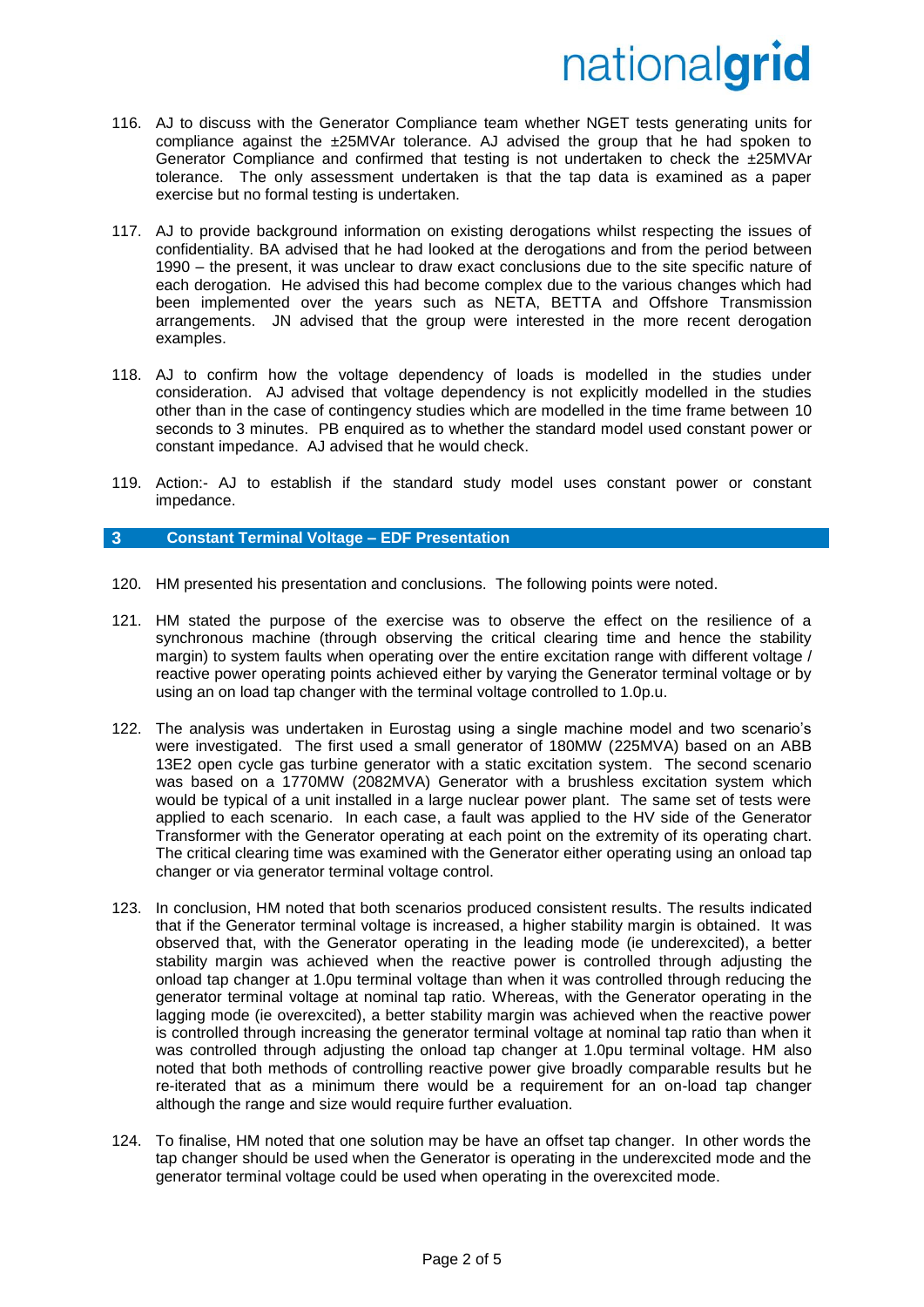#### 125. The slides are available at:-

[http://www2.nationalgrid.com/UK/Industry-information/Electricity-codes/Grid](http://www2.nationalgrid.com/UK/Industry-information/Electricity-codes/Grid-code/Modifications/GC0028/)[code/Modifications/GC0028/](http://www2.nationalgrid.com/UK/Industry-information/Electricity-codes/Grid-code/Modifications/GC0028/)

### **4 Options and Study Work – NGET Presentation**

- 126. BA re-capped the options under consideration these being (Option 1) Full range of taps to achieve the required reactive capability range at the HV side of the generator transformer for system voltage variations of  $\pm 5\%$  with the Generator terminal voltage controlled to 1.0 p.u and the tap range set to limit the MVAr range to  $\pm 25$ MVAr, (Option 2) – Satisfaction of the Grid Code requirement using a combination of Generator transformer taps and variations to terminal voltage or (Option 3) – Fixing the Generator Terminal voltage to 1.0p.u and using a restricted number of taps.
- 127. BA advised that he had re-examined all three options using a large nuclear Generator (such as a European Pressurised Water Reactor (EPR)) in which to run the studies. BA also advised that following the previous meeting held on the  $20<sup>th</sup>$  June, that he had re-checked his theoretical analysis and compared these against simulation results in Digsilent Powerfactory. He advised that good agreement had been obtained between both sets of analysis.
- 128. On slide 5, HM noted that the second equation only assumes an infinite busbar advising that when Qg is derived in relation to the transformer ratio (a) the results are dependant upon Vg and Vs, with Vs being fixed to 1.0p.u. BA agreed that this gave pessimistic results and agreed to re-check.
- 129. ACTION:- BA to re-check simulations and examine the effect of varying the system strength.
- 130. It was also noted on slide 5 second bullet that the term 1:0.912 to absorb 582MVAr at 0.95 p.u should be 1:0.92. BA advised that he would check and confirm.
- 131. ACTION:- BA to check transformer ratio 1.0.912 should be 1.0.92 on slide 5.
- 132. With regard to Option 1, BA advised that from the calculations undertaken, in order to achieve a tolerance of ±25MVAr for a 1770MW (2082MVA) Generator and 2100MVA Generator Transformer connected to an infinite system, then a range of  $+60$  to  $-44$  taps would be required to achieve the full reactive range. The workgroup discussed this issue and it was noted that this was an excessive number of taps. It was suggested that the  $\pm$ 25MVAr step change should be reviewed with the possibility of increasing this to match up with the 1% step voltage criteria. It was noted that the step change in voltage on the System was affected by the System strength not the number of MVAr's delivered and therefore any future change would need to be a function of the minimum fault level at the connection point. It was also noted that with a large number of taps and a mechanical tap changer, it could take a significant amount of time to reach the desired tap not to mention the complexity in the design of the winding arrangement. HM suggested that the requirement for 100 taps, based on the generator connected to an infinite system, is unreasonable. He also noted that his initial assessment and internal discussions within EDF suggested that the requirements can be met using a much lower number of taps. As a final point BA advised that if the MVAr tolerance was reduced ±80MVAr this would result in -19/+24 taps
- 133. BA then presented option 2. He advised that the full current Grid Code range could be achieved with a restricted number of taps but the terminal voltage may need to vary by as much as  $\pm 6.3\%$  instead of the previously suggested  $\pm 3\%$ . He advised that a marginal gain in reactive power at the Grid Entry Point was achievable. BA also advised that he had completed studies to assess the impact on the post fault response. In summary he advised that with the Generator operating in the lagging mode, the generator response to a voltage step at the Grid Entry Point improves for both operation at a low tap position and at a high terminal voltage. Whereas, the change in Reactive Power delivered to the system improves for operation at a low tap position deteriorates for operation at a higher terminal voltage. It was noted that the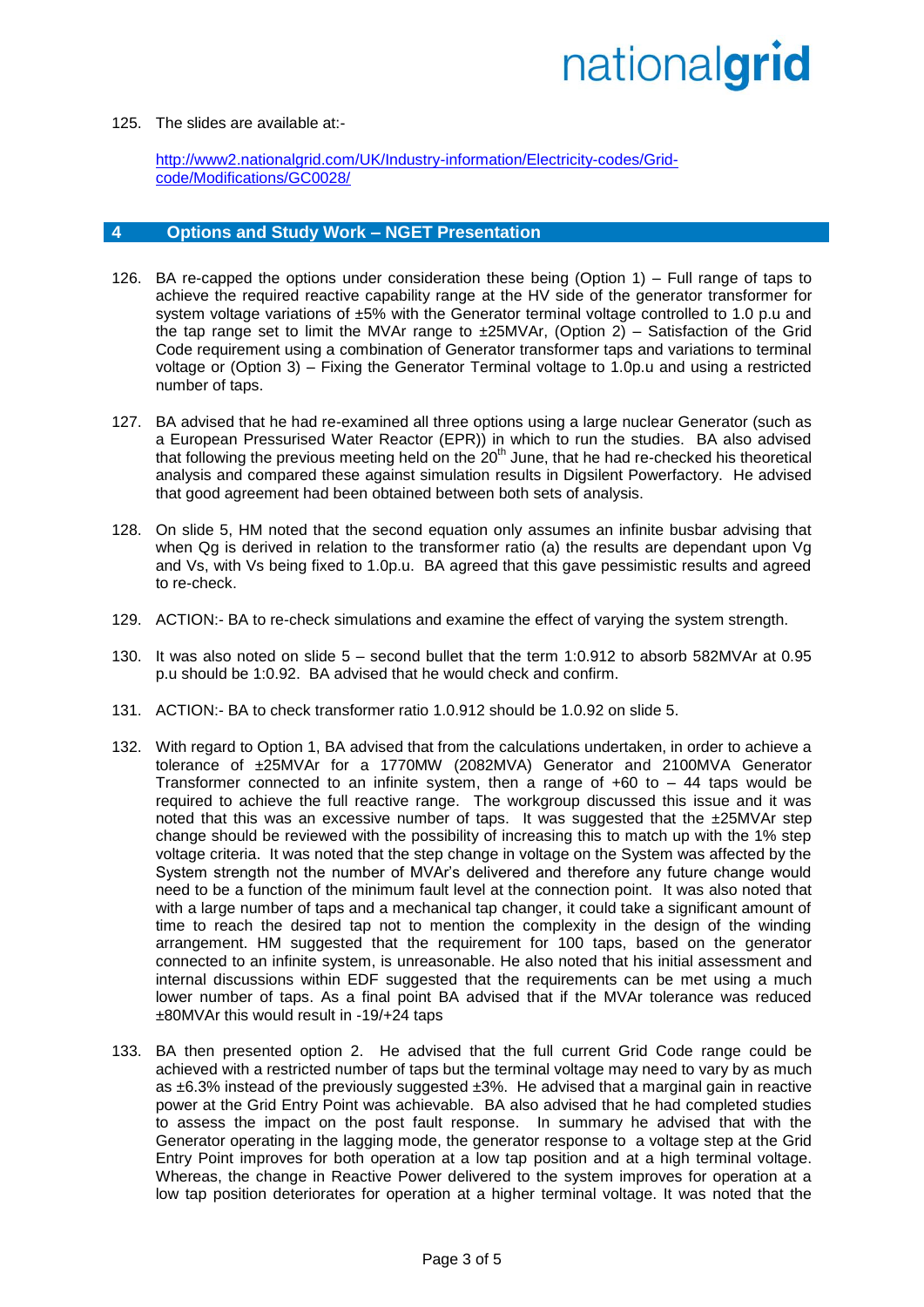combination of the operation at a low tap position and high terminal voltage in the study cases considered resulted in an overall improvement of the response to a step change in voltage. On the other hand if the Generator was operating in a leading VAr condition, the Generator response deteriorated for operation at a higher tap and a reduction in Generator terminal voltage. Whereas, the change in Reactive Power delivered to the system deteriorates for operation at a low tap position and improves for operation at a higher terminal voltage. It was noted that the combination of the operation at a higher tap position and lower terminal voltage in the study cases considered resulted in an overall deterioration of the response to a step change in voltage

- 134. BA then summarised option 3 which effectively requires the terminal voltage to be controlled to 1.0p.u with a restricted tap range. BA advised that with a transformer tapping range of +23 / - 19 taps it was not possible to provide the full reactive range even at 1.0pu voltage at the Grid Entry Point.. If the tap step was widened to ±80MVAr then this requirement could be achieved with a tap range between of -19/24 taps.
- 135. BA then advised that he had investigated a number of scenarios under option 3 using a multi machine study. He also drew on some examples which had been observed at the National Grid Control Centre in which there have been cases of Generating Units at Drax operating in the full lead, even though the voltage at Drax 400kV busbars was low, in order to ensure voltages in the North East are managed to within acceptable limits. He also presented some multi machine simulation studies to demonstrate this effect. In response PB wondered if de-loading the Drax machine would solve the high voltage issue. JN noted that constraining a generator to maximise reactive capability was not ideal
- 136. To finalise the presentation, BA noted that if the ±25MVAr tolerance was relaxed a number of issues could result which included i) complexity in setting up a voltage profile, especially under minimum demand conditions, ii) tap hunting, iii) larger voltage excursions, iv) restrictions due to step change (1%), v) potential additional investment and vi) possible need to instruct additional reactive plant to achieve the voltage profile required. It was noted that further analysis needs to be undertaken in this area, in particular the impact on fault levels. Notwithstanding this, it was agreed that the ±25MVAr tolerance as currently detailed in BC2.A.2.6 should ideally be specified in the Connection Conditions to make it clear what obligations apply to Generators at the design stage.

ACTION:- BA to undertake further analysis on considering relaxing the ±25MVAr tolerance, in particular the impact on fault levels.

137. The Slides are available at:

[http://www2.nationalgrid.com/UK/Industry-information/Electricity-codes/Grid](http://www2.nationalgrid.com/UK/Industry-information/Electricity-codes/Grid-code/Modifications/GC0028/)[code/Modifications/GC0028/](http://www2.nationalgrid.com/UK/Industry-information/Electricity-codes/Grid-code/Modifications/GC0028/)

### **5 Effect of Grid Strength on Tap Changing**

- 138. HM then presented an additional presentation which demonstrated the effect of Grid Strength on tap changing. He advised that all studies had been run in Eurostag v4.3 in which a single machine study had been established with a variable impedance of between 5 – 20% on a machine base of 2082.3MVA. He summarised the results as follows:
	- i) 5% Grid Impedance , 1 tap step caused a 0.75kV voltage step / 75MVAr change
	- ii) 10% Grid Impedance, 1 tap step caused a 1.2kV voltage step / 57MVAr change
	- iii) 20% Grid Impedance, 1 tap step caused a 1.7kV voltage step / 38 MVAr